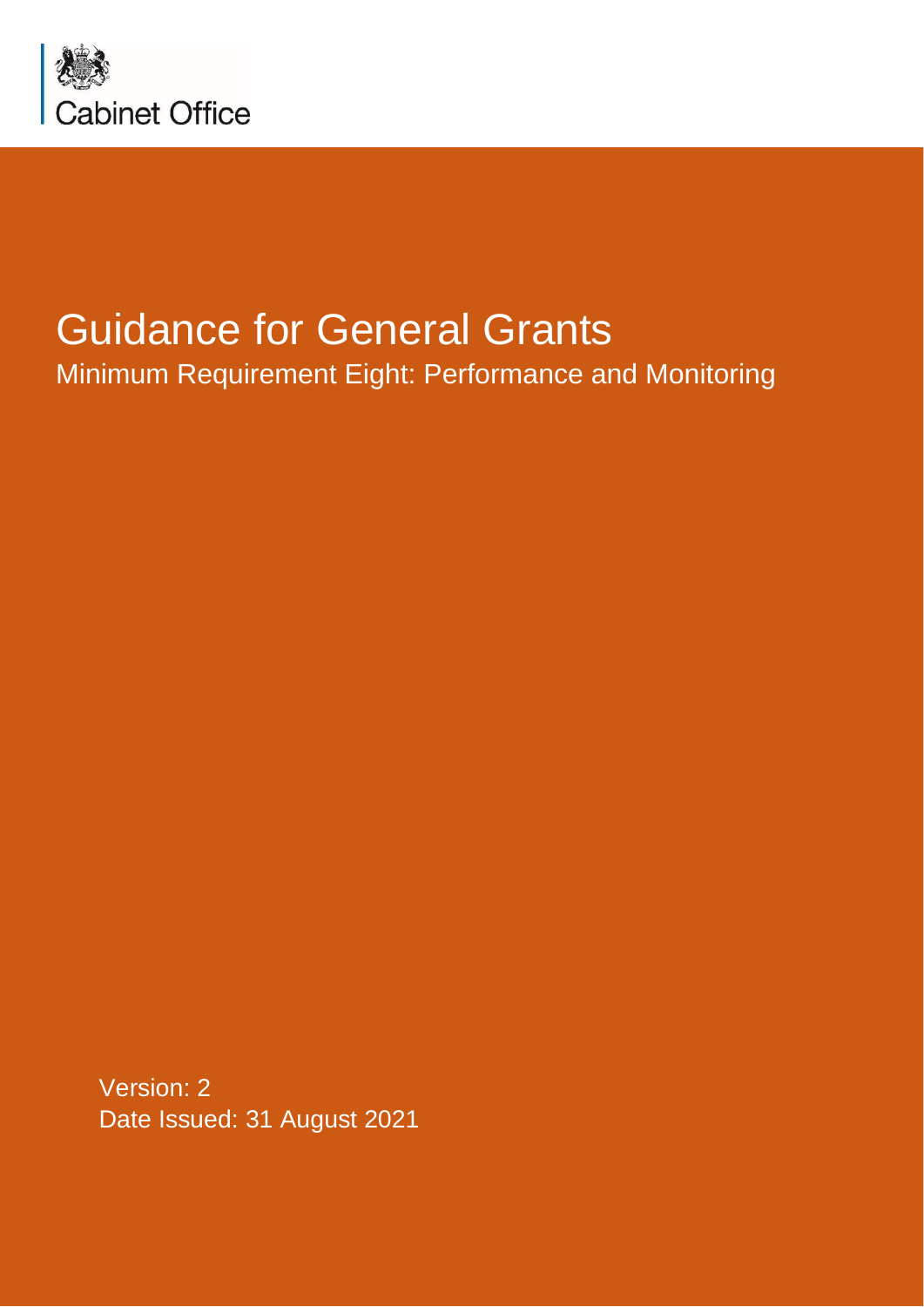### **Important note**

- ► This guidance applies only to general grants made by departments and their arm's length bodies (ALBs) using Exchequer funding. It does not apply to formula grants or grant in aid. [Managing Public Money](https://www.gov.uk/government/publications/managing-public-money) and local guidance within government grant making organisations is applicable to those categories, and minimum requirements may be developed in future.
- ► Organisations' primary concern when administering grants is to have due regard to the 'Grants Functional Standard' (GovS 015) and the key documents referred to within it including [Managing Public Money.](https://www.gov.uk/government/publications/managing-public-money) Nothing in this guidance is intended to contradict or supersede these. Furthermore, this guidance is not intended to be an additional spending control - departments retain accountability for decisions on grant expenditure.
- ► This guidance should be read in conjunction with the wider set of minimum requirements guidance documents (including the introduction). Further information and tools supporting this guidance can be found online through the [grants Centre of](https://gcoe.civilservice.gov.uk/)  [Excellence \(CoE\).](https://gcoe.civilservice.gov.uk/) Further references and resources are highlighted throughout. It should also be read alongside organisations' internal guidance, where available, which will provide the departmental policy context.
- ► This guidance should be approached on a 'comply or explain' basis. It is important to consider flexibility and proportionality in adhering to the minimum requirements. As such there may be some specific instances where the requirements may not be met in full. In these instances, appropriate justification should be recorded within the business case or equivalent approval documents.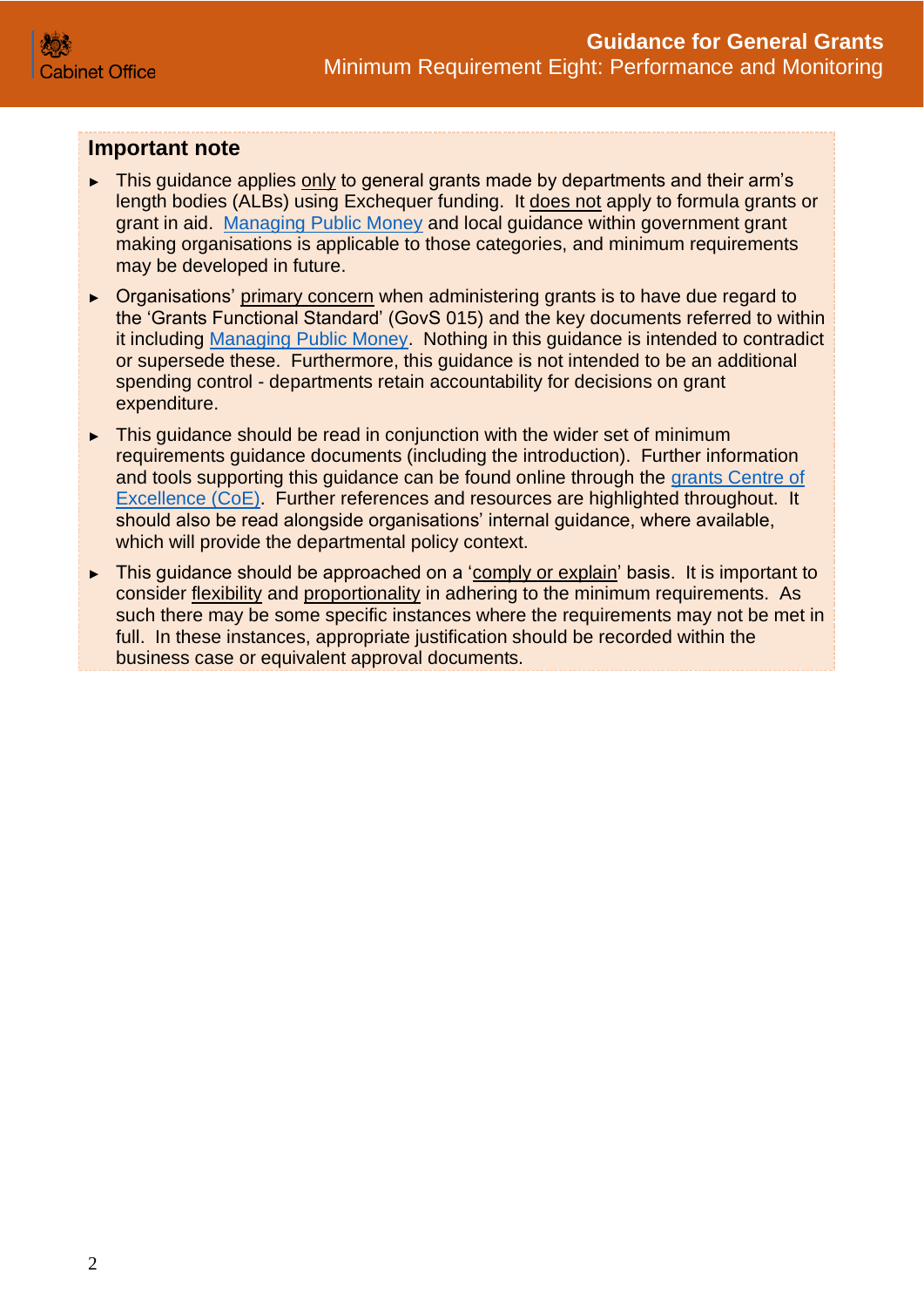

# **Contents**

| <b>Minimum Requirement</b>                        | $\overline{\mathbf{4}}$ |
|---------------------------------------------------|-------------------------|
| <b>Purpose</b>                                    | 4                       |
| <b>Grants Functional Standard: Key References</b> | 5                       |
| <b>Overview</b>                                   | 6                       |
| What is performance monitoring                    | 6                       |
| The Performance and Financial Management regime   | 6                       |
| Performance management toolkit                    | $\overline{7}$          |
| What should performance monitoring include?       | 7                       |
| Key considerations for performance monitoring     | 7                       |
| Evaluation                                        | 8                       |
| <b>Value Added Tax</b>                            | 9                       |
| <b>Further Resources</b>                          | 9                       |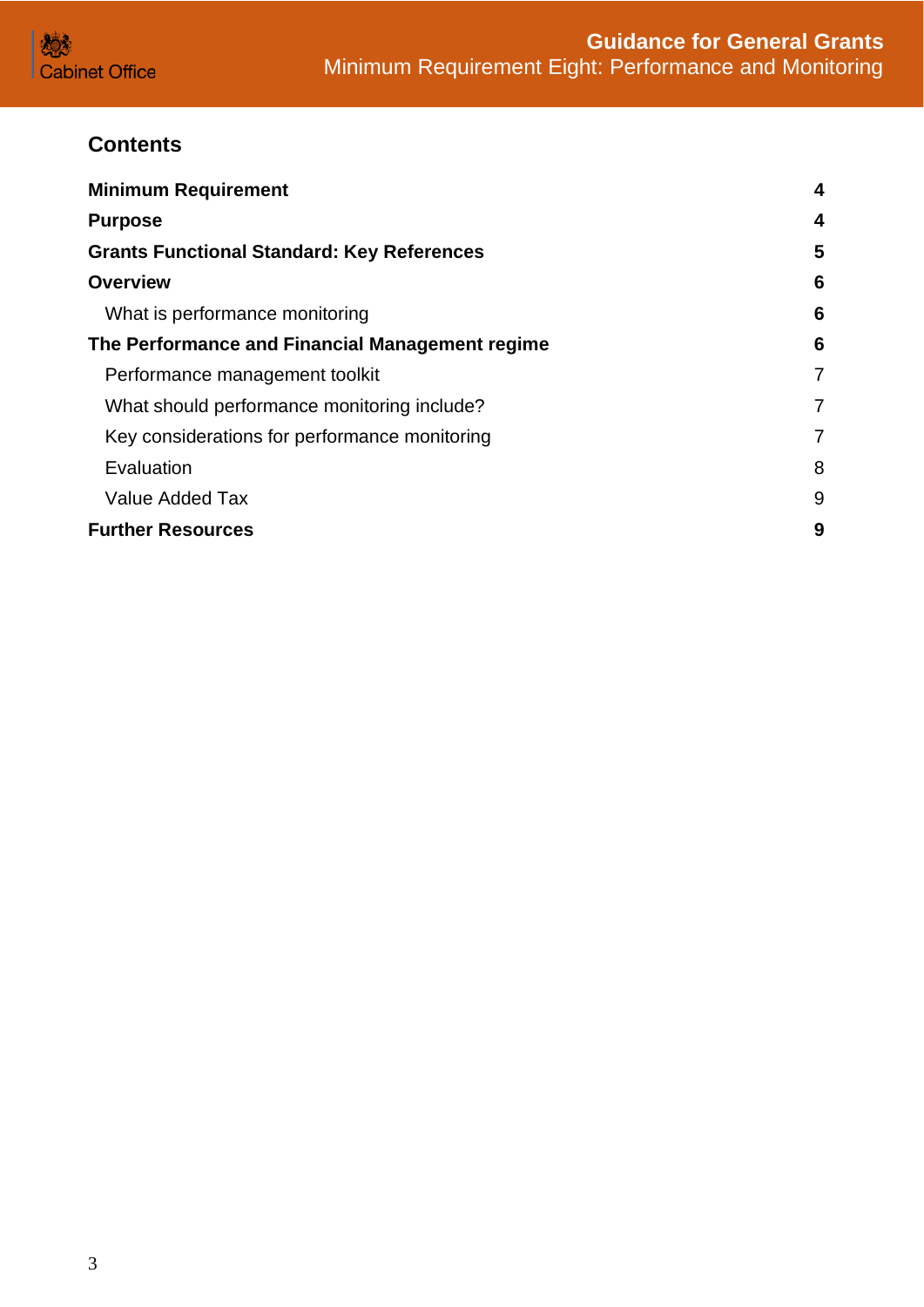## <span id="page-3-0"></span>**Minimum Requirement**

All government grants should have performance measures agreed and longer-term outcomes defined, wherever possible, to enable active performance management, including regular reviews and adjustments where deemed necessary.

## <span id="page-3-1"></span>**Purpose**

*Minimum Requirement Eight*: performance and monitoring, is designed to ensure that there is active performance and financial management of the grant after it has been awarded. Active management of the grant is essential to ensure risks to delivery are effectively managed and to support full achievement of the objectives to maximise the value for money obtained from the expenditure.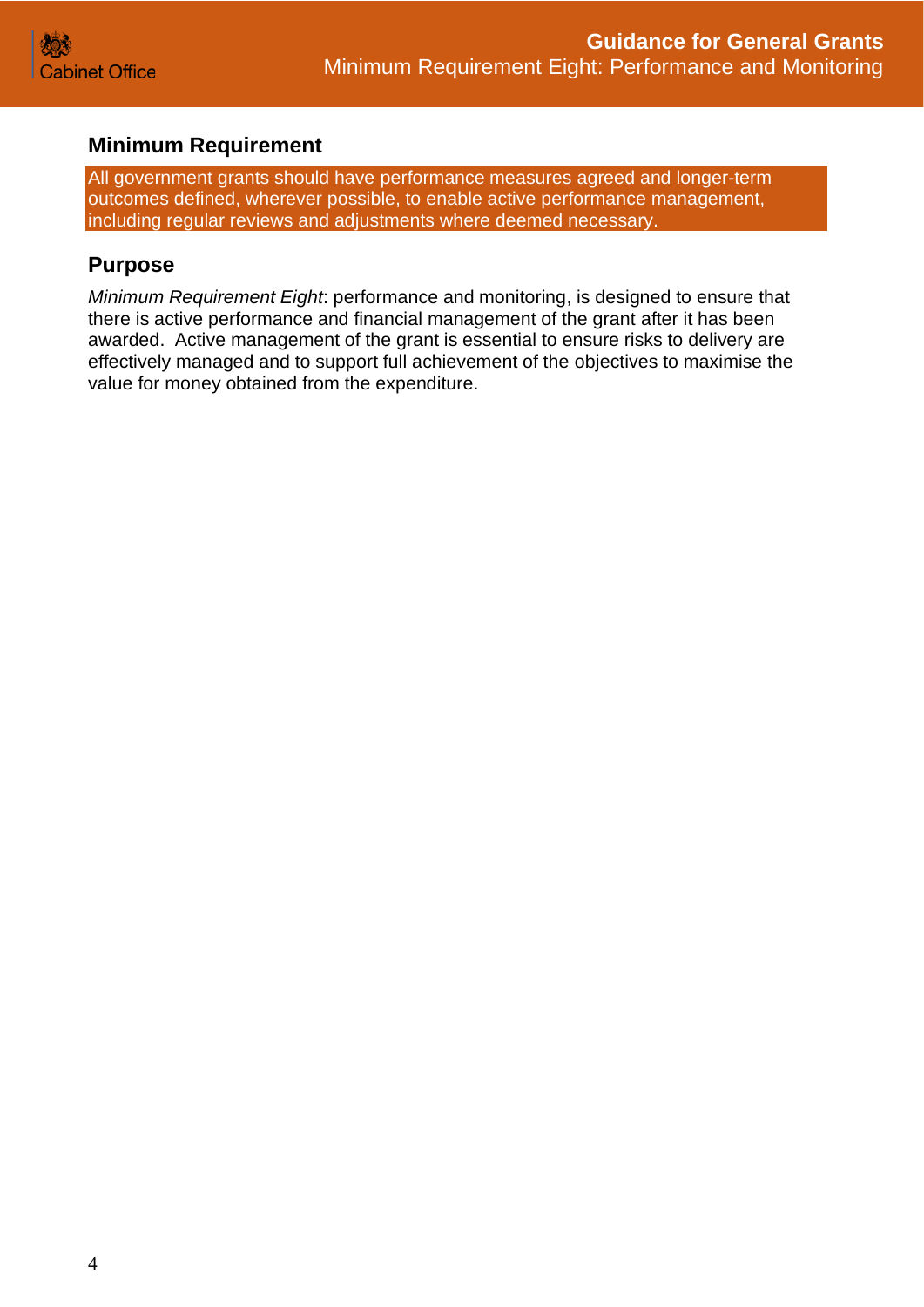# <span id="page-4-0"></span>**Grants Functional Standard: Key References**

Mandatory expectations ('shall') for management of grants related to this minimum requirement have been extracted from the Grants Functional Standard which can be accessed [on GOV.UK.](https://www.gov.uk/government/publications/grants-standards/grant-standards) *Please note that in some cases the information has been paraphrased for conciseness - refer to the standard itself for the full version.*

| <b>Area</b>                                                        | <b>Requirement(s)</b>                                                                                                                                    | <b>Context</b>                                                                                                                                                                                                          | <b>Reference</b>                                                                   | Page |
|--------------------------------------------------------------------|----------------------------------------------------------------------------------------------------------------------------------------------------------|-------------------------------------------------------------------------------------------------------------------------------------------------------------------------------------------------------------------------|------------------------------------------------------------------------------------|------|
| <b>Supporting</b><br>practices:<br>Reporting<br>and<br>information | Grant recipients shall report Reporting ensures<br>on their grants in<br>accordance with their grant<br>or framework document, as<br>appropriate.        | management teams and<br>interested parties are aware of<br>the current status and outlook<br>regarding all aspects of<br>government grant<br>management, as defined in the<br>government Grants Functional<br>Standard. | 6.8<br>Reporting<br>and<br>information                                             | 21   |
| <b>Supporting</b><br>practices:<br>Reporting<br>and<br>information | Organisations shall report<br>the status of grants as part<br>of their annual report and<br>resource account. GovS<br>006, Finance shall be<br>followed. | [As above]                                                                                                                                                                                                              | 6.8<br>Reporting<br>and<br>information<br>Also refer<br>to:<br>GovS006,<br>Finance | 21   |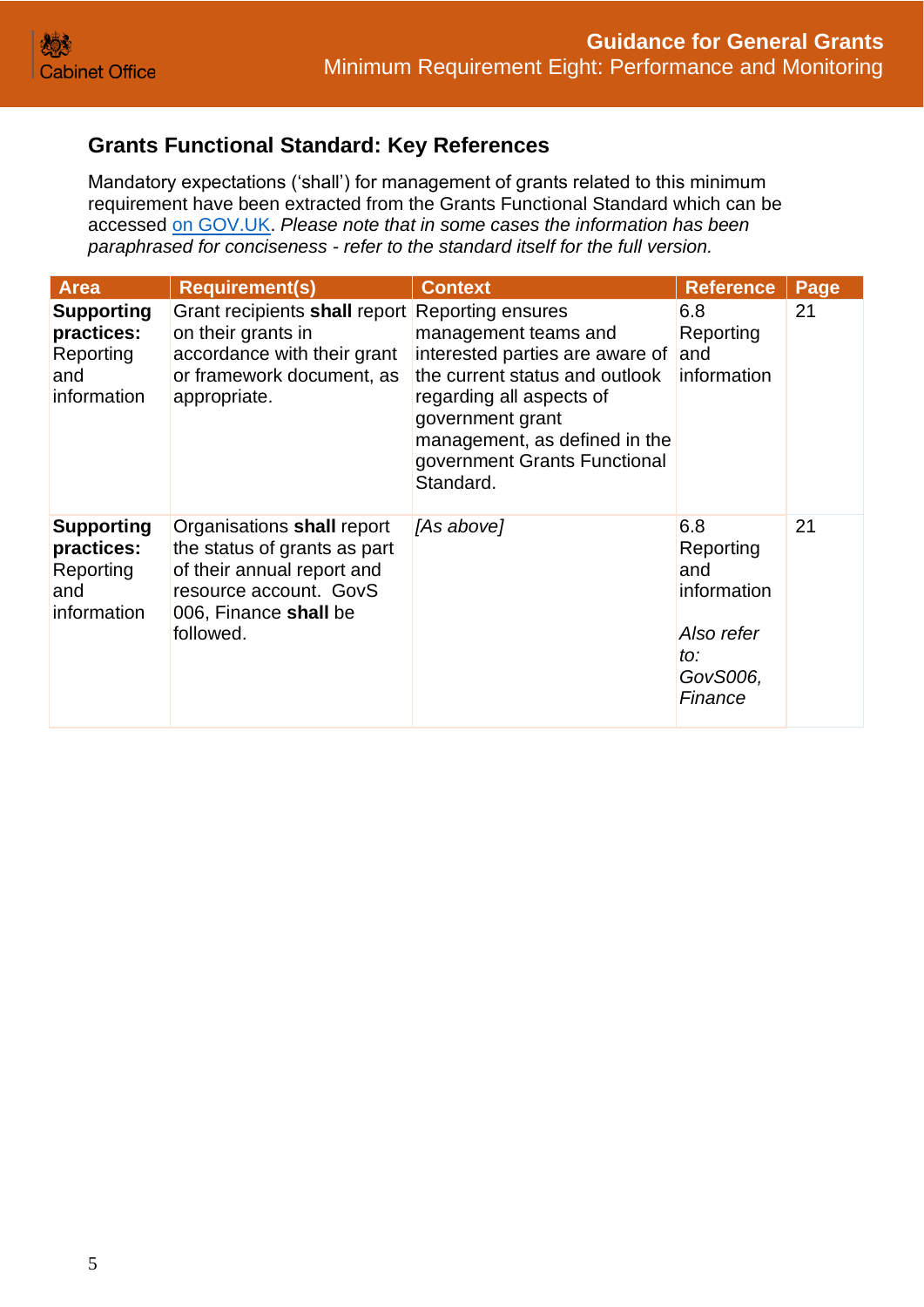

# <span id="page-5-0"></span>**Overview**

## <span id="page-5-1"></span>**What is performance monitoring**

- 1. Performance monitoring is an ongoing process and should include several checkpoints over the course of the delivery period - a full performance review and financial reconciliation should also take place annually for multi-year schemes, and at the end of the delivery period for all schemes.
- 2. The minimum expectation under this standard is that to enable effective monitoring and evaluation, all grant schemes and awards should have performance measures and longer-term outcomes defined, which form a binding part of the grant agreement, where this is possible, for example:
	- the purpose of the grant is clearly described;
	- the policy aims and objectives and performance measures, such as milestones for successful delivery, are clearly defined;
	- explicit eligible expenditure terms are defined (see guidance in Minimum [Requirement Six: Grant Agreements\)](https://assets.publishing.service.gov.uk/government/uploads/system/uploads/attachment_data/file/722200/Grants-Standard-SIX-Grant-Agreements.pdf); and
	- financial performance is measured against the agreed budget for the activities being funded.
- 3. Where performance measures genuinely cannot be specified, for example, in the case of innovation grants where the outcomes cannot be foreseen, there should be a very clear articulation of what the grant is awarded for, the required activity and the aims and objectives - these should be linked to an appropriate monitoring regime, to ensure that funding can be suspended or terminated, where delivery does not match defined expectations.
- 4. The process of defining performance measures and outcomes and the associated monitoring and assurance regime should be proportionate to the value of the grant, an assessment of risk, including fraud risk, considered in the context of the organisation's risk appetite.

# <span id="page-5-2"></span>**The Performance and Financial Management regime**

- 5. Recommended activities for performance and financial monitoring might include:
	- regular financial returns such as *statements of grant usage* which are require reporting of expenditure by eligible expenditure category and that are linked to the release of future payments;
	- regular checkpoint meetings to discuss progress against a pre-agreed schedule;
	- regular monitoring visits to the grant recipient;
	- peer review and impact evaluation of delivery;
	- review of supporting documentation and other evidence from the grant recipient;
	- the use of technology, such as time-stamped digital photos and the use of video call functionality on mobile phones to undertake virtual tours of remote sites to assess progress;
	- a requirement for the submission of pre-defined periodical performance delivery reports; and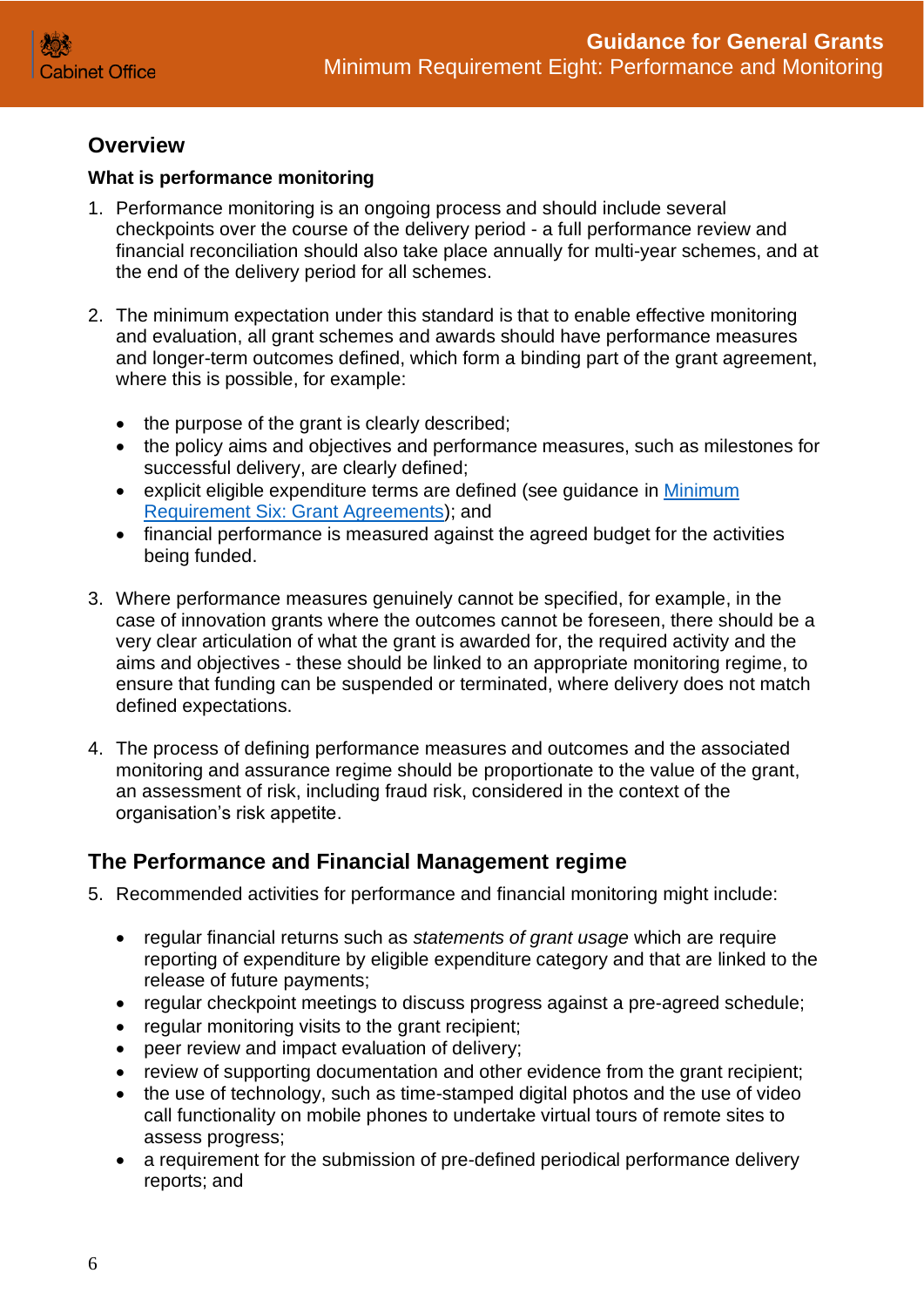- an end of grant or annual delivery and financial report.
- 6. It will be for the authority to define the assurance and performance and financial monitoring regime for individual schemes. The details should be recorded in the business case and form a part of the grant agreement terms and conditions.

#### <span id="page-6-0"></span>**Performance management toolkit**

7. A performance management toolkit is available via the [grants Centre of Excellence](https://gcoe.civilservice.gov.uk/)  [\(CoE\)](https://gcoe.civilservice.gov.uk/) to support the development of performance management models.

#### <span id="page-6-1"></span>**What should performance monitoring include?**

- 8. The monitoring process should include a range of key performance measures, which align with the wider organisation. In all cases, it should include metrics and supporting evidence tailored to the grant objectives and the intended purpose of the grant award.
- 9. This process should include monitoring of general expenditure against the agreed budget for the activity, due diligence checks, supporting evidence of progress against objectives and a review of the pre-agreed timeline. In the event of slippage, the monitoring process may include penalties such as the withholding of funds until the grant recipient recovers within tolerance (where performance tolerances are defined in the grant agreement).
- 10. The process should include the monitoring of fraud risk and embedding identified fraud into lessons learnt – see [Minimum Requirement Seven: Risk, Controls and](https://assets.publishing.service.gov.uk/government/uploads/system/uploads/attachment_data/file/896343/Grants-Standard-SEVEN-Due-Diligence-and-Fraud-Risk.pdf)  [Assurance.](https://assets.publishing.service.gov.uk/government/uploads/system/uploads/attachment_data/file/896343/Grants-Standard-SEVEN-Due-Diligence-and-Fraud-Risk.pdf)
- 11.Eligible expenditure will be defined by the scheme requirements [Minimum](https://assets.publishing.service.gov.uk/government/uploads/system/uploads/attachment_data/file/722200/Grants-Standard-SIX-Grant-Agreements.pdf)  [Requirement Six: Grant Agreements](https://assets.publishing.service.gov.uk/government/uploads/system/uploads/attachment_data/file/722200/Grants-Standard-SIX-Grant-Agreements.pdf) includes examples and guidance. It is good practice for the grant recipient to be required to pay invoices directly, the funding organisation should not take responsibility for paying any supplier invoices. The grant recipient should also ensure appropriate controls are in place for financial management in line with the terms of the grant agreement, and ensure compliance with relevant regulations are also incorporated into their processes.

#### <span id="page-6-2"></span>**Key considerations for performance monitoring**

- 12.The grant recipient is required to submit relevant data for reporting purposes in line with the pre-agreed schedule within the grant agreement. This is to ensure that progress is monitored and any risks or delays are reported as soon as they are identified, to maintain transparency and enable appropriate remedial action. The grant recipient must also report any suspected or confirmed irregularities to the authority, such as identified fraud or misuse of funding, as soon as it is identified. Details of the reporting process should be set out in the grant agreement.
- 13.The authority should reserve the right to amend or update performance measures required for reporting purposes, in line with policy changes, during the funding period. Any changes and the reasons for them should be discussed with the grant recipient before proceeding.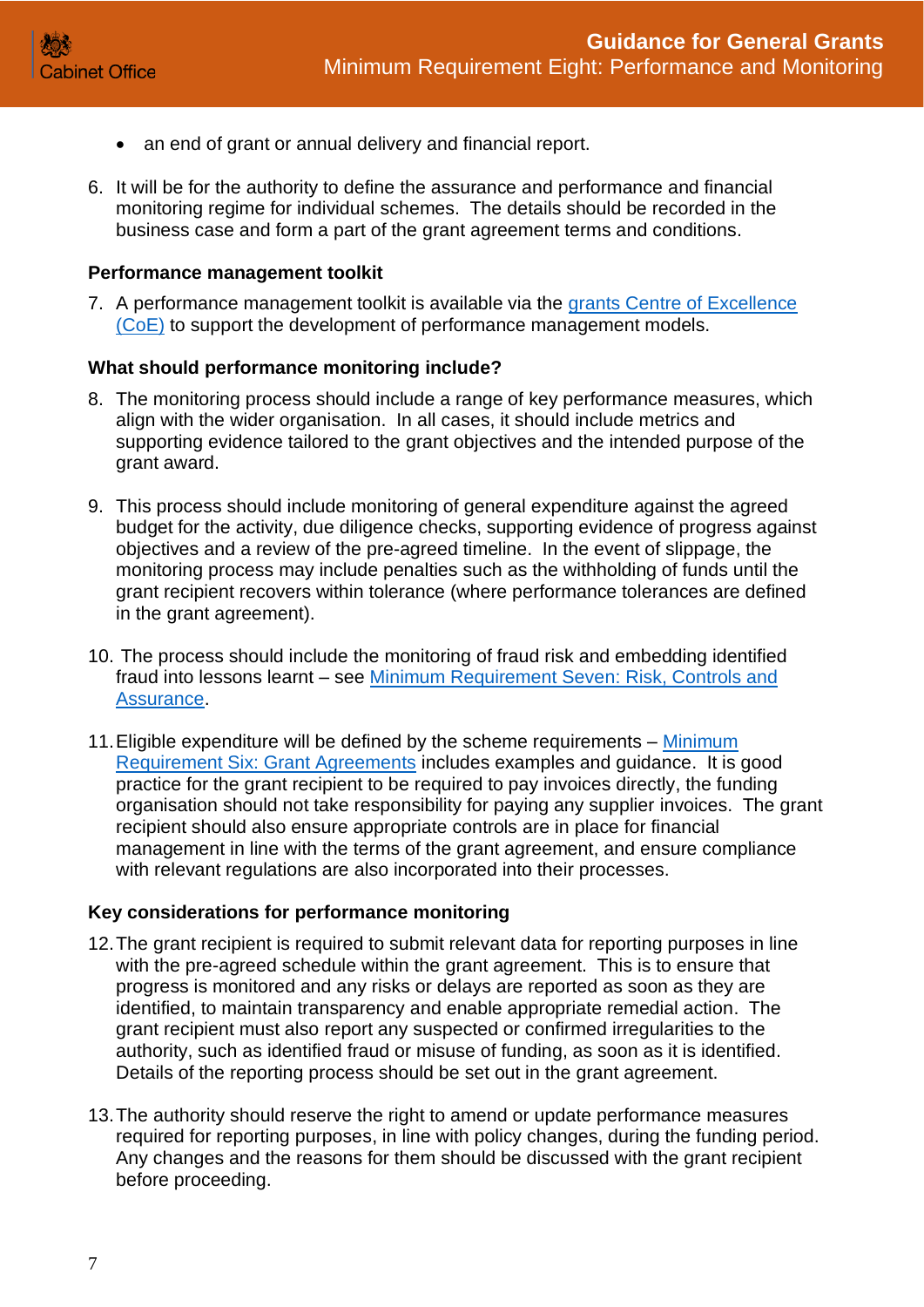

- 14.In the event that the grant recipient is not able to provide sufficient information and evidence to evidence their delivery, the authority should reserve the right to withhold payments until the situation has been rectified. Any remedial action should be completed within a specified number of days (as determined by the grant agreement or the grant funding organisation), to bring the process back on track and enable the release of any withheld payment.
- 15.Payment arrangements should be set out in the payment schedules of the grant agreement – the authority should reserve the right to make changes, where appropriate, to reflect any performance issues identified. Where payments are made upfront - where justified and approved via a formal governance route - they should generally be released within 30-days of the date the grant agreement is signed.
- 16.In the event of a breach of the terms and conditions of the grant agreement, any remedial action will be determined by the grant funding organisation – this may include payment suspension, termination and payment recovery - depending on the nature of the breach. The grant agreement should include information on breach, with clear expectations and details of associated penalties – the Cabinet Office Model Grant Funding Agreement includes clauses on breach, together with guidance for their use.

### <span id="page-7-0"></span>**Evaluation**

- 17. Evaluation is defined within the HM Treasury [Magenta Book](https://www.gov.uk/government/publications/the-magenta-book) as a systematic assessment of the design, implementation and outcomes of an intervention (such as delivery of policy outcomes via grant funding). Evaluation involves understanding how an intervention is being, or has been, implemented and what effects it has, for whom and why. It identifies what can be improved and estimates a scheme's overall impact and cost-effectiveness.
- 18.Evaluation is important to government activities and provides various benefits in relation to capturing learning and providing assurance. Of particular importance is the role evaluation plays in gathering or generating evidence that can demonstrate an intervention's outcomes and wider impacts. With grant funding it provides justification for the awarding of Exchequer funds, tying in the outcomes being funded to the policy intent.
- 19.Evaluation usually consists of three elements that can be assessed individually or together to form a more comprehensive evaluation:
	- **process evaluation**: which typically analyses whether an intervention is being implemented as intended, whether the design is working, what is working more or less well and why;
	- **impact evaluation**: an objective test of what changes have occurred, the scale of those changes and an assessment of the extent to which they can be attributed to the intervention; and
	- **value for money (VfM) evaluation**: a comparison of the benefits and costs of the intervention (for more information on VfM please refer to [Minimum Requirement](https://assets.publishing.service.gov.uk/government/uploads/system/uploads/attachment_data/file/722198/Grants-Standard-FOUR-Business-Case.pdf)  [Four: Business Case Development\)](https://assets.publishing.service.gov.uk/government/uploads/system/uploads/attachment_data/file/722198/Grants-Standard-FOUR-Business-Case.pdf).